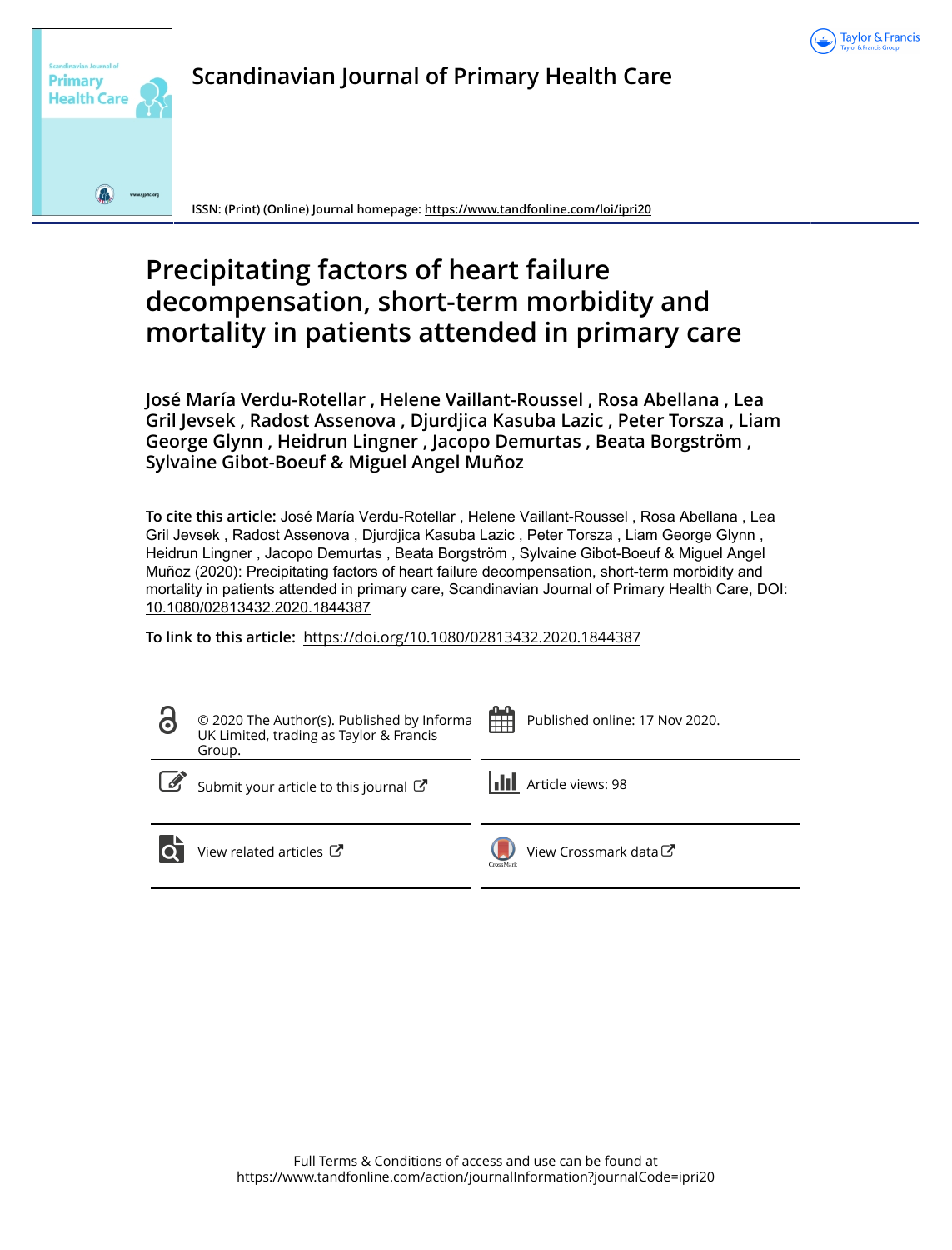#### RESEARCH ARTICLE

Tavlor & Francis Taylor & Francis Group

OPEN ACCESS<sup>A Check for updates</sup>

## Precipitating factors of heart failure decompensation, short-term morbidity and mortality in patients attended in primary care

José María Verdu-Rotellar<sup>a,b,c</sup>, Helene Vaillant-Roussel<sup>d</sup>, Rosa Abellana<sup>e</sup>, Lea Gril Jevsek<sup>f</sup>, Radost Assenova<sup>g</sup>, Djurdjica Kasuba Lazic<sup>h</sup>, Peter Torsza<sup>i</sup>, Liam George Glynn<sup>j</sup>, Heidrun Lingner<sup>k</sup>, Jacopo Demurtas<sup>l</sup>, Beata Borgström<sup>m</sup>, Sylvaine Gibot-Boeuf<sup>d</sup> and Miquel Angel Munoz<sup>a,b,c</sup>

<sup>a</sup>Institut Català de la Salut, Barcelona, Spain; <sup>b</sup>Unitat de Suport a la Recerca de Barcelona, Fundació Institut Universitari per a la recerca a l'Atenció Primària de Salut Jordi Gol i Gurina (IDIAPJGol), Barcelona, Spain; <sup>c</sup>School of Medicine, Universitat Autònoma de Barcelona, Bellaterra, Spain; <sup>d</sup>Department of General Practice, Clermont Auvergne University, Faculty of Medicine, UPU ACCePPT, Clermont-Ferrand, France; <sup>e</sup>Departament de Fonaments Clinics, Facultat de Medicina, Universitat de Barcelona, Barcelona, Spain;<br><sup>f</sup>Medical Faculty University of Maribor, Maribor, Slovenia: <sup>9</sup>School of Medicine, Medical U <sup>f</sup>Medical Faculty, University of Maribor, Maribor, Slovenia; <sup>g</sup>School of Medicine, Medical University of Plovdiv, Plovdiv, Bulgaria;<br><sup>h</sup>Dopartment of Eamily Medicine (Andrija Stampar' School of Public Health, School of M <sup>h</sup>Department of Family Medicine 'Andrija Stampar' School of Public Health, School of Medicine University of Zagreb, Zagreb, Croatia; School of Medicine, Semmelweis University, Budapest, Hungary; <sup>j</sup>Health Research Institute and Graduate Entry Medical School, University of Limerick, Limerick, Ireland; <sup>k</sup>Hannover Medical School, Center for Public Health and Healthcare, Hannover, Germany;<br><sup>Iprimary Care Department, Azionda Usl Toscana Sud Est. Grossoto, Italy: <sup>m</sup>Dopartment of C</sup> <sup>1</sup>Primary Care Department, Azienda Usl Toscana Sud Est, Grosseto, Italy; <sup>m</sup>Department of Clinical Sciences, Lund University, Malmö, Sweden

#### **ABSTRACT**

**Objective:** To evaluate the precipitating factors for heart failure decompensation in primary care and associations with short-term prognosis. Design Prospective cohort study with a 30-d follow-up from an index consultation. Regression models to determine independent factors associated with hospitalisation or death.

Setting: Primary care in ten European countries. Patients Patients with diagnosis of heart failure attended in primary care for a heart failure decompensation (increase of dyspnoea, unexplained weight gain or peripheral oedema).

Main outcome measures: Potential precipitating factors for decompensation of heart failure and their association with the event of hospitalisation or mortality 30 d after a decompensation. Results: Of 692 patients 54% were women, mean age 81 (standard deviation [SD] 8.9) years; mean left ventricular ejection fraction (LVEF) 55% (SD 12%). Most frequently identified heart failure precipitation factors were respiratory infections in 194 patients (28%), non-compliance of dietary recommendations in 184 (27%) and non-compliance with pharmacological treatment in 157 (23%). The two strongest precipitating factors to predict 30 d hospitalisation or death were respiratory infections (odds ratio [OR] 2.8, 95% confidence interval [CI] (2.4–3.4)) and atrial fibrillation (AF)  $> 110$  beats/min (OR 2.2, CI 1.5–3.2). Multivariate analysis confirmed the association between the following variables and hospitalisation/death: In relation to precipitating factors: respiratory infection (OR 1.19, 95% CI 1.14–1.25) and AF with heart rate  $> 110$  beats/min (OR 1.22, 95% CI 1.10–1.35); and regarding patient characteristics: New York Heart Association (NYHA) III or IV (OR 1.22, 95% CI 1.15–1.29); previous hospitalisation (OR 1.15, 95% CI 1.11–1.19); and LVEF < 40% (OR 1.14, 95% CI 1.09–1.19).

**Conclusions:** In primary care, respiratory infections and rapid AF are the most important precipitating factors for hospitalisation and death within 30 d following an episode of heart failure decompensation.

#### KEY POINTS

- Hospitalisation due to heart failure decompensation represents the highest share of healthcare costs for this disease.
- So far, no primary care studies have analysed the relationship between precipitating factors and short term prognosis of heart failure decompensation episodes.
- We found that in 692 patients with heart failure decompensation in primary care, the respiratory infection and rapid atrial fibrillation (AF) increased the risk of short-term hospital admission or death.
- Patients with a hospital admission the previous year and a decompensation episode caused by respiratory infection were even more likely to be hospitalized or die within 30 d.

CONTACT José María Verdu-Rotellar & verdujm@gmail.com Departament de Salut, Unitat de Suport a la Recerca, Gerència Territorial de Barcelona, Institut Catala de la Salut-IDIAP Jordi Gol, j Generalitat de Catalunya Carrer Sardenya, 375 Entlo, Barcelona 08025, Spain

2020 The Author(s). Published by Informa UK Limited, trading as Taylor & Francis Group.

This is an Open Access article distributed under the terms of the Creative Commons Attribution License [\(http://creativecommons.org/licenses/by/4.0/](http://creativecommons.org/licenses/by/4.0/)), which permits unrestricted use, distribution, and reproduction in any medium, provided the original work is properly cited.

#### ARTICLE HISTORY

Received 2 February 2020 Accepted 29 August 2020

#### **KEYWORDS**

Heart failure; decompensation; precipitating factors; primary care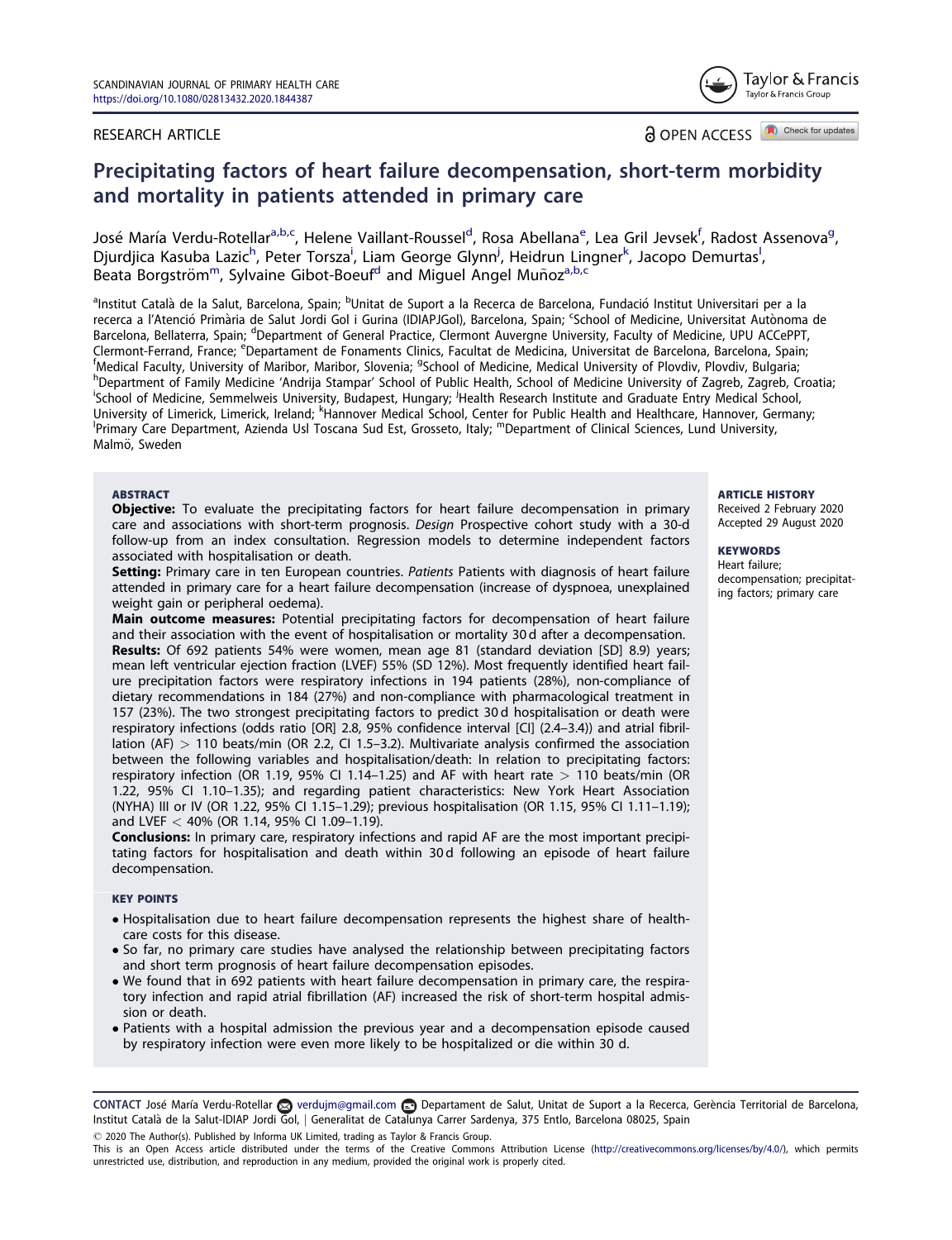## <span id="page-2-0"></span>Introduction

Heart failure is a chronic disease that affects approximately 1–2% of the population [\[1\]](#page-7-0). Its prevalence is increasing due to an aging population and therapeutic advances, among other factors [[2](#page-7-0)]. The epidemiological dimension of heart failure, its clinical complexity and impact on patients' quality of life all constitute a challenge for healthcare professionals. Moreover, the financial burden that it represents for a health system with limited resources makes this disease one of the greatest health, organisational and economic issues facing medical services globally [[3\]](#page-7-0). Heart failure progression is characterised by increasingly frequent episodes of decompensation that often require hospitalisation [[4\]](#page-7-0), the greatest contributor to healthcare costs attributed to this disease [[1,3](#page-7-0)]. There are a number of precipitating factors that can cause an episode of heart failure decompensation. The most frequent are respiratory infection, transgression in dietary recommendations, non-compliance with pharmacological treatment, hypertension and cardiac arrhythmias. Up to two thirds of these are avoidable, and timely identification could both improve disease management and reduce associated costs [\[5,6](#page-7-0)]. On average, heart failure patients attend their primary care centres more than 25 times a year, and their decompensations are often initially treated in these units [[1\]](#page-7-0). In addition, primary care patients present greater comorbidity, the consultations and prescriptions generally including more than one pathology [[7\]](#page-7-0). Most of those acutely admitted to hospital for common severe emergency diagnoses have been in contact with their family doctors during the month and year prior to admission [[8\]](#page-7-0). All of the above, highlights the key role family doctors play in the care of such individuals. There is, however, a lack of information regarding precipitating factors in the prognosis of patients treated for heart failure decompensation in primary care. Evidence concerning the impact of such factors on decompensation episodes, mortality and hospitaladmissions is largely based on data collected in hospital emergency rooms [[9,10](#page-7-0)].

The objective of this study was, therefore, to identify the most frequent decompensation precipitating factors and analyse their association with short-term prognosis defined as hospitalisation/death within 30 d from an index consultation date.

## Methods

The HEFESTOS is an international prospective cohort study focused on identifying the precipitating factors involved in heart failure decompensation in primary care. In addition, it aims to create a predictive prognostic model in heart failure patients suffering from a decompensation episode.

The study was originally designed in Spain where a pilot study was carried out to test feasibility. Initially, 30 patients who had presented 13 events in one primary healthcare centre were recruited.

The protocol was presented in a meeting of the European General Practice Research Network where family doctors from nine countries agreed to collaborate. The European investigators then gathered in order to standardise the methodological procedures and extend the study to different countries. The study protocol was written in English with funding for translations to other languages.

Patients registered as having heart failure (according to the European Society of Cardiology criteria) [[11\]](#page-7-0) and attended in primary care centres, or managed by primary care physicians in home care, because of heart failure decompensation, were consecutively recruited in ten European countries. Recruitment was performed by 117 primary care physicians and nurses in Spain (72), France (12), Ireland (1), Germany (2), Italy (6), Slovenia (4), Croatia (16), Bulgaria (8), Hungary (1) and Sweden (3). Heart failure decompensation was considered as such when the patient presented any of the following: increase of dyspnoea, unexplained weight gain or appearance/increase of peripheral oedema.

Data on the following were collected: age, sex and comorbidity including hypertension, diabetes mellitus, hypercholesterolemia, ischemic heart disease, permanent atrial fibrillation (AF), chronic renal failure and stroke. New York Heart Association (NYHA) functional class, time from commencement of symptoms until primary care consultation, hospitalisation due to heart failure in the year prior to decompensation, left ventricular ejection fraction (LVEF) and precipitating factors were also assessed.

The following precipitating factors were taken into consideration if they appeared concomitantly with decompensation:

- Dietary transgression: if the patient reported liquid intake of more than 2.5 l a day and/or added salt to the food.
- Respiratory infection. Diagnosis was made by clinical exploration and confirmed in the medical records.
- Non-compliance with pharmacological treatment (self-reported).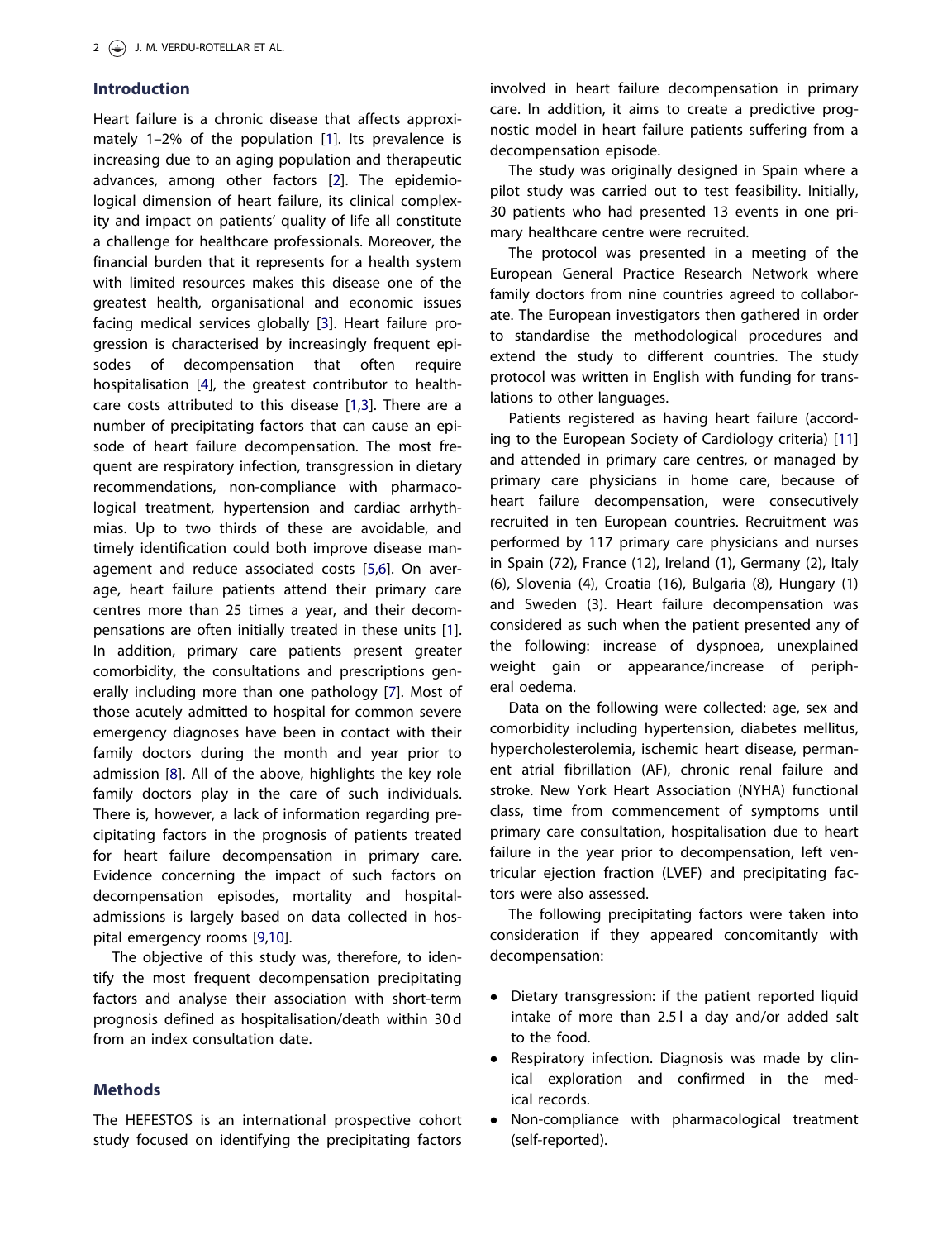- <span id="page-3-0"></span>• AF with a frequency  $> 110$  beats per minute (bpm) requiring treatment or emergency referral.
- Other infections: signs and symptoms of infections other than respiratory ones.
- Cardiac ischemia: clinical and electrocardiographic signs of ischaemia that required changes in treatment or emergency referral.
- Intake of drugs associated with heart failure decompensation: non-steroidal anti-inflammatory drugs, effervescent tablets, corticosteroids, tricyclic antidepressants.
- Other precipitants: anaemia, worsening of renal function, hypertensive crisis, changes in diuretic treatment.

The primary outcomes were hospitalisation due to cardiovascular causes and/or mortality from any cause in the 30 d following the index consultation date. They were verified through consulting medical records and/ or by phone.

## Statistical analyses

Categorical data are expressed using frequencies and percentages, while continuous data are expressed using means and standard deviations (SD). A chisquare test was used to compare data when it was categorical. A Student's t-test was used for

Table 1. Baseline characteristics in the study population.

independent groups. Binary logistic regression analyses were used to investigate the effect of the characteristics of patients and precipitating factors in the primary outcome. Variables significantly ( $p < .05$ ) associated with the primary outcome in the bivariate analysis were included as potential covariates in logistic regression models. Analyses were performed using R project version 3.6.0 (R Foundation for Statistical Computing, Vienna, Austria) [\[12\]](#page-7-0).

## **Results**

Between August 2015 and December 2018, a total of 692 patients from ten countries were included. Women represented 55% of the participants and mean age was 81.2 (SD 8.90) years. Mean LVEF was 55% (SD 12%). The average time between consultation and onset of symptoms was 9.1 d (SD 9.1).

Among the 692 patients evaluated, 195 (28%) were hospitalised and 24 (3.5%) died during the first month following the decompensation episode. Table 1 describes the characteristics of patients according to the presence/absence of primary outcome.

At least one precipitating factor was identified in 156 (78%) of the 200 events, only one in 84 events (42%), two in 45 events (22%) and three or more in 27 events (14%). The most frequently identified precipitating factors were: respiratory infection (28%),

|                                                   | Total      | No hospitalisation/death at 30 d | Hospitalisation/death at 30 d |         |
|---------------------------------------------------|------------|----------------------------------|-------------------------------|---------|
|                                                   | $N = 692$  | $N = 492$                        | $N = 200$                     |         |
|                                                   | N(%        | N(%)                             | N(%                           | p Value |
| Sex:                                              |            |                                  |                               |         |
| Men                                               | 315 (45.5) | 221 (44.9)                       | 94 (47.0)                     | Ref.    |
| Women                                             | 377 (54.5) | 271 (55.1)                       | 106 (53.0)                    | .437    |
| Age, years <sup>a</sup>                           | 81.2 (8.9) | 81.2 (8.92)                      | 81.2 (8.87)                   | .818    |
| Body mass index, kg/m <sup>2a</sup>               | 30.3(6.3)  | 30.3(6.35)                       | 30.5 (6.20)                   | .900    |
| Diabetes mellitus                                 | 309 (44.7) | 209 (42.6)                       | 100 (50.0)                    | < .001  |
| Cardiac ischaemia                                 | 263 (38.2) | 187 (38.2)                       | 76 (38.0)                     | .939    |
| Chronic or paroxysmal atrial fibrillation         | 387 (56.1) | 273 (55.7)                       | 114 (57.0)                    | .821    |
| Stroke                                            | 96 (13.9)  | 71 (14.5)                        | 25 (12.5)                     | .296    |
| Chronic renal disease                             | 292 (42.3) | 201 (41.0)                       | 91 (45.5)                     | .148    |
| Smoker                                            | 68 (9.90)  | 51 (10.5)                        | 17 (8.50)                     | .147    |
| Chronic obstructive pulmonary disease             | 204 (29.6) | 135 (27.6)                       | 69 (34.5)                     | .013    |
| Hypertension                                      | 584 (88.8) | 413 (88.2)                       | 171 (90.0)                    | .056    |
| Dyslipidaemia                                     | 373 (56.9) | 255 (54.7)                       | 118(62.1)                     | < .001  |
| <b>NHYA</b> <sup>b</sup>                          |            |                                  |                               | < .001  |
| l or II                                           | 188 (27.2) | 163 (33.3)                       | 25(12.5)                      |         |
| III or IV                                         | 502 (72.8) | 327 (66.7)                       | 175 (87.5)                    | -       |
| Hospital admission last year due to heart failure | 175 (25.4) | 105 (21.4)                       | 70 (35.4)                     | < .001  |
| Ejection fraction                                 |            |                                  |                               |         |
| $> 50\%$                                          | 376 (73.4) | 277 (77.2)                       | 99 (64.7)                     | Ref.    |
| 40-49%                                            | 58 (11.3)  | 38 (10.6)                        | 20(13.1)                      | .109    |
| $\epsilon = 39\%$                                 | 78 (15.2)  | 44 (12.3)                        | 34 (22.2)                     | .000    |
| unknown                                           | 180 (26.0) | 133 (27.0)                       | 47 (23.5)                     | .154    |
| <b>ACE inhibitor/ARB</b>                          | 513 (74.9) | 351 (71.9)                       | 162 (82.2)                    | < .001  |
| <b>Betablockers</b>                               | 469 (68.4) | 325 (66.5)                       | 144 (73.1)                    | .215    |
| Aldosterone antagonist                            | 156 (22.9) | 103 (21.2)                       | 53 (27.0)                     | < .001  |
| Loop diuretics                                    | 499 (73.0) | 345 (71.0)                       | 154 (77.8)                    | .068    |

<sup>a</sup>Mean (standard deviation).

<sup>b</sup>NHYA: New York Heart Association functional class.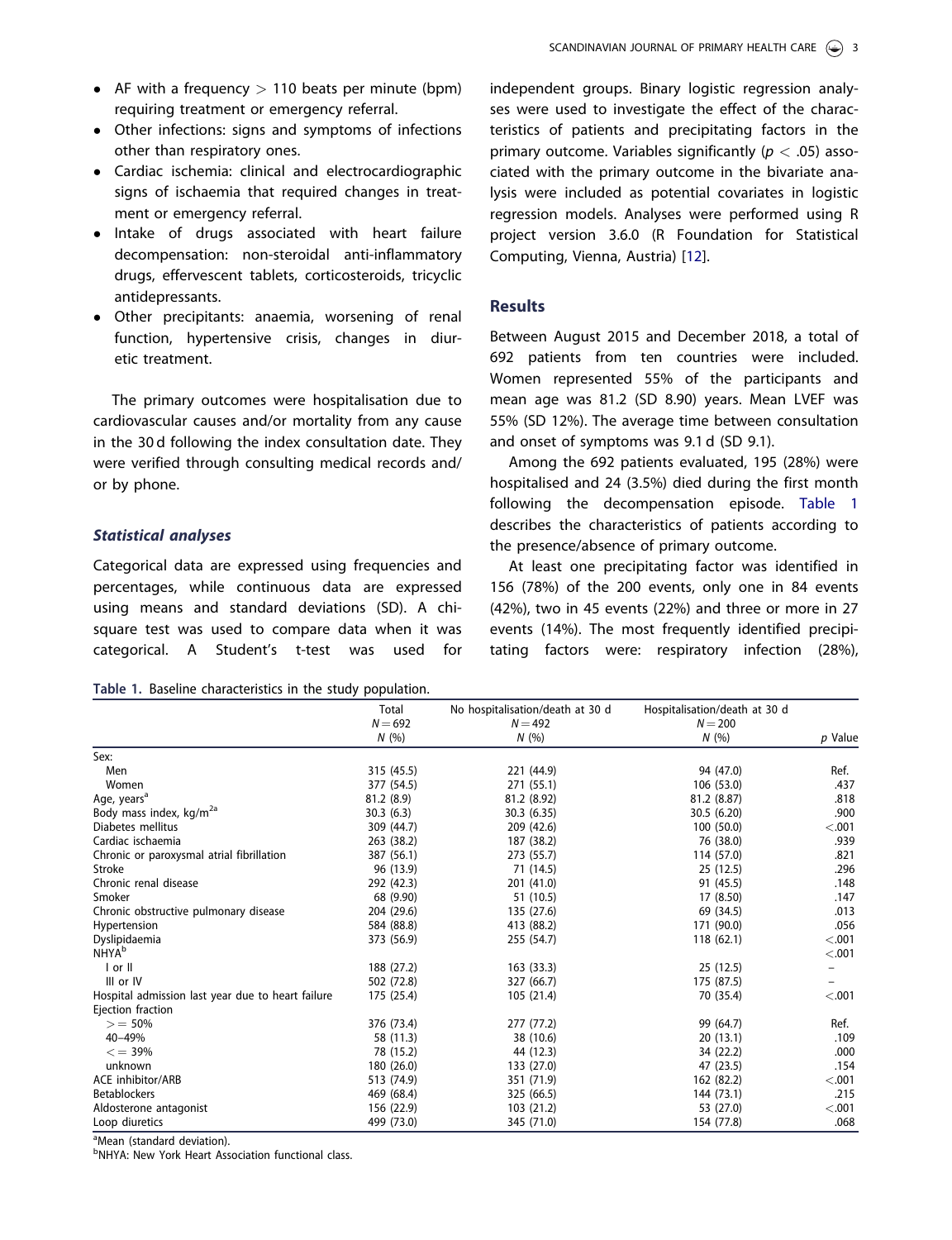<span id="page-4-0"></span>

|  | Table 2. Precipitating factors in the study population. |  |  |  |
|--|---------------------------------------------------------|--|--|--|
|--|---------------------------------------------------------|--|--|--|

|                                                                           | Total<br>$N = 692$ | No hospitalisation/death at 30 d<br>$N = 492$ | Hospitalisation/death at 30 d<br>$N = 200$ |         |
|---------------------------------------------------------------------------|--------------------|-----------------------------------------------|--------------------------------------------|---------|
|                                                                           | N(%                | N(%                                           | N(%)                                       | p Value |
| Respiratory infection one week before                                     | 194 (28.2)         | 106 (21.7)                                    | 88 (44.0)                                  | $-.001$ |
| Non-compliance with drug treatment                                        | 157 (22.8)         | 116 (23.7)                                    | 41 (20.7)                                  | .261    |
| Use of NSAID <sup>a</sup> , corticosteroids and tricyclic antidepressants | 85 (12.4)          | 64 (13.1)                                     | 21(10.6)                                   | .524    |
| Other infection one week before                                           | 49 (7.1)           | 31(6.3)                                       | 18(9.0)                                    | .234    |
| Atrial fibrillation at rate $> 110$ bpm                                   | 100(14.5)          | 58 (11.8)                                     | 42 (21.0)                                  | $-.001$ |
| Non-compliance with diet <sup>b</sup>                                     | 184 (26.8)         | 148 (30.3)                                    | 36 (18.2)                                  | $-.001$ |
| Other arrhythmias                                                         | 22(3.1)            | 16(3.2)                                       | 6(3.0)                                     | .984    |
| Cardiac ischaemia                                                         | 37(5.3)            | 22(4.4)                                       | 15(7.5)                                    | .280    |
| Anaemia                                                                   | 40 (5.8)           | 26(5.3)                                       | 14 (7.0)                                   | .380    |

aNSAID: non-steroidal anti-inflammatory drugs.

<sup>b</sup>Liquid intake of more than 2.5 l a day and/or added salt to the food.

transgression of dietary recommendations (27%) and non-compliance with pharmacological treatment (23%). Table 2 describes the precipitating according to the presence/absence of primary outcome.

In univariate analysis, patients suffering from a respiratory infection, or AF with a heart rate  $>110$ beats/min, had a significantly higher probability of hospitalisation/death (OR 2.84, 95% CI 2.39–3.38) and (OR 2.17, 95% CI 1.49–3.16), respectively. In contrast, patients with dietary transgression had a lower probability of hospitalisation/death (OR 0.51, 95% CI 0.36–0.74). Regardless of the characteristics of patients; patients hospitalised during the previous year, presenting a history of diabetes mellitus, chronic obstructive pulmonary disease (COPD), hypercholesterolemia, LVEF  $<$  40% or functional stage NYHA III or IV, treatment with ACE/or aldosterone antagonist had a higher probability of hospitalisation/death in the first 30 d following the episode [\(Table 3](#page-5-0)).

A multivariate analysis including underlying patient characteristics confirmed the association between the following variables and hospitalisation/death. With respect to precipitating factors: respiratory infection (OR 1.19, 95% CI 1.14–1.25) and AF with heart rate >110 beats/min (OR 1.22, 95% CI 1.10–1.35); and in relation to patient characteristics: NYHA III or IV (OR 1.22, 95% CI 1.15–1.29); previous hospitalisation (OR 1.15, 95% CI 1.11-1.19); and LVEF  $<$  40% (OR 1.14, 95% CI 1.09–1.19) ([Table 3](#page-5-0)).

These variables, with and without hospitalisation for heart failure the year before the consultation, were analysed separately, including interactions in the multivariate model. It was observed that hospitalisation in the previous year due to heart failure interacted with respiratory infection and dietary transgression. The probability of hospitalisation/death from an episode precipitated by respiratory infection was much greater if there had been a previous hospitalisation (OR 7.20, 95% CI 5.61; 9.25) than if there had not (OR 2.10, 95% CI 1.75; 2.53). Dietary transgression reduced the probability of an adverse event, although only in those who had not been previously hospitalised (OR 0.40, 95% CI 0.28; 0.58) ([Table 4\)](#page-5-0).

## **Discussion**

## Statement of principal findings

Among the 692 patients from ten European countries presenting an episode of heart failure decompensation in primary care, in more than three out of four cases at least one precipitating factor was identified, the most frequent being respiratory infection. In addition, respiratory infection and rapid AF were associated with a high probability hospitalisation/death within 30 d which occurred in 29% of the decompensation episodes.

## Strengths and limitations

A major strength of this study is its prospective cohort design and international perspective (patients were recruited from ten European countries). A selection bias, however, could have occurred since the more severely ill subjects might have been identified. Nevertheless, the primary care physicians responsible for recruitment were instructed to consecutively include any patient with decompensated heart failure. Due to the low percentage of patients who died we could not analyse hospitalisation and death separately, consequently the main outcome was a combination of both.

Some studies [[13](#page-7-0)] have shown that in primary care there is up to a third of heart failure overdiagnosis. To avoid such an issue, researchers were urged to only include patients who strictly met the clinical and echocardiographic criteria of the current European guidelines, despite the fact that 26% presented unknown LVEF, a proportion very similar to other studies in primary care [[13,14](#page-7-0)].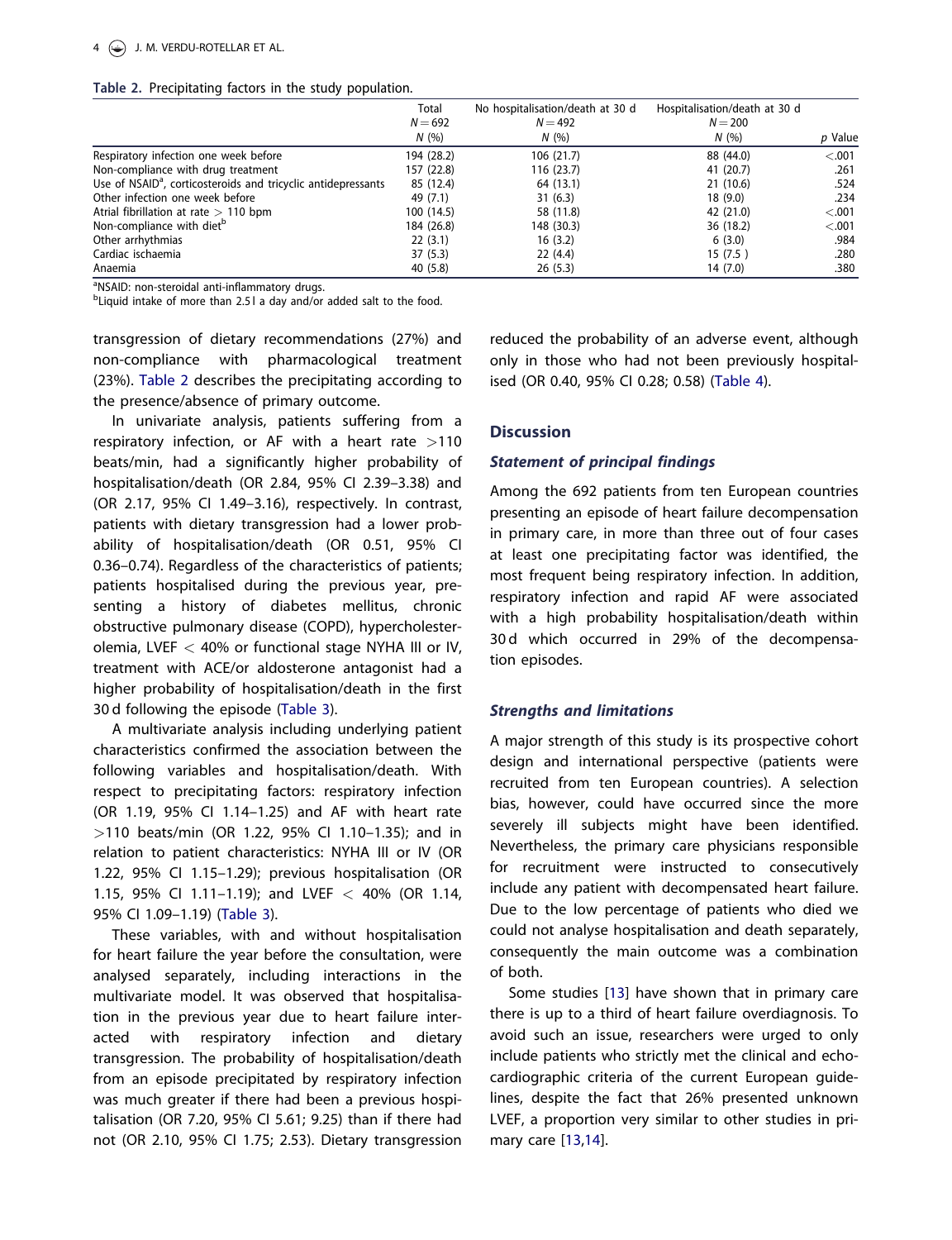<span id="page-5-0"></span>

| Table 3. Patient characteristics and precipitating factors predicting hospitalisation/death at 30d in heart failure patients after an |  |  |  |  |  |  |
|---------------------------------------------------------------------------------------------------------------------------------------|--|--|--|--|--|--|
| episode of decompensation.                                                                                                            |  |  |  |  |  |  |

|                                                         | Total $N = 692$<br>N(%) | Hospitalisation/death at 30 d<br>Univariate odds ratio [95%<br>confidence intervall | Hospitalisation/death at 30 d<br>Multivariate odds ratio [95%<br>confidence intervall |
|---------------------------------------------------------|-------------------------|-------------------------------------------------------------------------------------|---------------------------------------------------------------------------------------|
| Patient characteristics                                 |                         |                                                                                     |                                                                                       |
| Sex:                                                    |                         |                                                                                     |                                                                                       |
| Men                                                     | 315 (45.5)              | 1 (Ref.)                                                                            | $1$ (Ref.)                                                                            |
| Women                                                   | 377 (54.5)              | $0.91$ $[0.70; 1.16]$                                                               | 0.99 [0.96; 1.03]                                                                     |
| Age, years <sup>a</sup>                                 | 81.2 (8.9)              | 1.00 [0.98; 1.01]                                                                   | 0.99 [0.99; 1.00]                                                                     |
| No diabetes mellitus                                    | 383 (55.3)              | 1 (Ref.)                                                                            |                                                                                       |
| Diabetes mellitus                                       | 309 (44.7)              | 1.32 [1.14; 1.54]                                                                   |                                                                                       |
| No chronic obstructive<br>pulmonary disease             | 488 (70.4)              | 1 (Ref.)                                                                            |                                                                                       |
| Chronic obstructive<br>pulmonary disease                | 204 (29.6)              | 1.37 [1.07; 1.74]                                                                   |                                                                                       |
| No dyslipidaemia                                        | 319 (43.1)              | 1 (Ref.)                                                                            |                                                                                       |
| Dyslipidaemia<br>NHYA:b                                 | 373 (56.9)              | 1.38 [1.21; 1.58]                                                                   |                                                                                       |
| $ $ or $ $                                              | 188 (27.2)              | $1$ (Ref.)                                                                          | 1 (Ref.)                                                                              |
| III or IV                                               | 502 (72.8)              | 3.49 [2.36; 5.14]                                                                   | 1.22 [1.14; 1.29]                                                                     |
| No hospital admission last year due<br>to heart failure | 517 (74.6)              | $1$ (Ref.)                                                                          | $1$ (Ref.)                                                                            |
| Hospital admission last year due to<br>heart failure    | 175 (25.4)              | 2.13 [1.76; 2.57]                                                                   | 1.15 [1.11; 1.19]                                                                     |
| Ejection fraction                                       |                         |                                                                                     |                                                                                       |
| $> 50\%$                                                | 376 (73.4)              | $1$ (Ref.)                                                                          | $1$ (Ref.)                                                                            |
| 40-49%                                                  | 58 (11.3)               | 1.46 [0.92; 2.31]                                                                   | 1.06 [0.98; 1.15]                                                                     |
| $\epsilon = 39\%$                                       | 78 (15.2)               | 2.14 [1.73; 2.65]                                                                   | 1.14 [1.09; 1.20]                                                                     |
| Unknown                                                 | 180 (26.0)              | 1.29 [0.91; 1.84]                                                                   | 1.06 [0.99; 1.14]                                                                     |
| No ACE inhibitor/ARA2                                   | 179 (25.1)              | 1 (Ref.)                                                                            |                                                                                       |
| <b>ACE inhibitor/ARA2</b>                               | 513 (74.9)              | 1.87 [1.50; 2.34]                                                                   |                                                                                       |
| No aldosterone antagonist                               | 179 (77.1)              | 1 (Ref.)                                                                            |                                                                                       |
| Aldosterone antagonist                                  | 156 (22.9)              | 1.38 [1.18; 1,60]                                                                   |                                                                                       |
| Precipitating factors                                   |                         |                                                                                     |                                                                                       |
| No respiratory infection one<br>week before             | 498 (71.8)              | $1$ (Ref.)                                                                          | $1$ (Ref.)                                                                            |
| Respiratory infection one<br>week before                | 194 (28.2)              | 2.84 [2.39; 3.38]                                                                   | 1.19 [1.14; 1.25]                                                                     |
| No atrial fibrillation at rate $>$                      | 592 (85.5)              | 1 (Ref.)                                                                            | 1 (Ref.)                                                                              |
| $110$ bpm                                               |                         |                                                                                     |                                                                                       |
| Atrial fibrillation at rate $> 110$ bpm                 | 100 (14.5)              | 2.17 [1.49; 3.16]                                                                   | 1.22 [1.09; 1.35]                                                                     |
| Compliance diet                                         | 508 (73.2)              | $1$ (Ref.)                                                                          | 1 (Ref.)                                                                              |
| Non-compliance diet <sup>c</sup>                        | 184 (26.8)              | 0.51 [0.36; 0.74]                                                                   | 0.90 [0.85; 0.96]                                                                     |

<sup>a</sup>Mean (standard deviation).

<sup>b</sup>NHYA: New York Heart Association functional class.

<sup>c</sup>Liquid intake of more than 2.5 l a day and/or added salt to the food.

Table 4. Predictors of hospitalisation or death at 30 d in heart failure patients after an episode of decompensation and heart failure hospital admission last year.

|                                       | Hospital admission last year due to heart failure               | No hospital admission last year due to<br>heart failure         |  |  |
|---------------------------------------|-----------------------------------------------------------------|-----------------------------------------------------------------|--|--|
|                                       | Hospitalisation/death at 30 d                                   | Hospitalisation/death at 30 d                                   |  |  |
|                                       | Multivariate odds ratio [95% confidence interval]<br>odds ratio | Multivariate odds ratio [95% confidence interval]<br>odds ratio |  |  |
|                                       | [95% confidence interval]                                       | [95% confidence interval]                                       |  |  |
| Sex:                                  |                                                                 |                                                                 |  |  |
| Men                                   | Ref.                                                            | Ref.                                                            |  |  |
| Women                                 | $0.70$ $[0.49; 1.00]$                                           | 1.07 [0.83; 1.36]                                               |  |  |
| Age, years <sup>a</sup>               | 1.04 [1.01; 1.06]                                               | $0.99$ [0.98; 1.00]                                             |  |  |
| <b>NHYA</b> <sup>b</sup>              |                                                                 |                                                                 |  |  |
| $I$ or $II$                           | Ref.                                                            | Ref.                                                            |  |  |
| III or IV                             | 5.11 [2.80; 9.34]                                               | 2.83 [1.63; 4.93]                                               |  |  |
| Ejection fraction                     |                                                                 |                                                                 |  |  |
| $> 50\%$                              | Ref.                                                            | Ref.                                                            |  |  |
| 40-49%                                | 1.43 [0954; 2.15]                                               | 1.52 [0.84; 2.72]                                               |  |  |
| $\epsilon = 39\%$                     | 2.19 [1.09; 4.42]                                               | 2.07 [1.84; 2.33]                                               |  |  |
| unknown                               | $1.15$ [0.82; 1.63]                                             | 1.00 [0.55; 1.82]                                               |  |  |
| Respiratory infection one week before | 7.20 [5.61; 9.25]                                               | 2.10 [1.75; 2.53]                                               |  |  |
| Non-compliance with diet <sup>c</sup> | $0.78$ [0.56; 1.10]                                             | $0.40$ [0.28; 0.58]                                             |  |  |

<sup>a</sup>Mean (standard deviation).<br><sup>b</sup>NHYA: New York Heart Association functional class.

Liquid intake of more than 2.5 l a day and/or added salt to the food.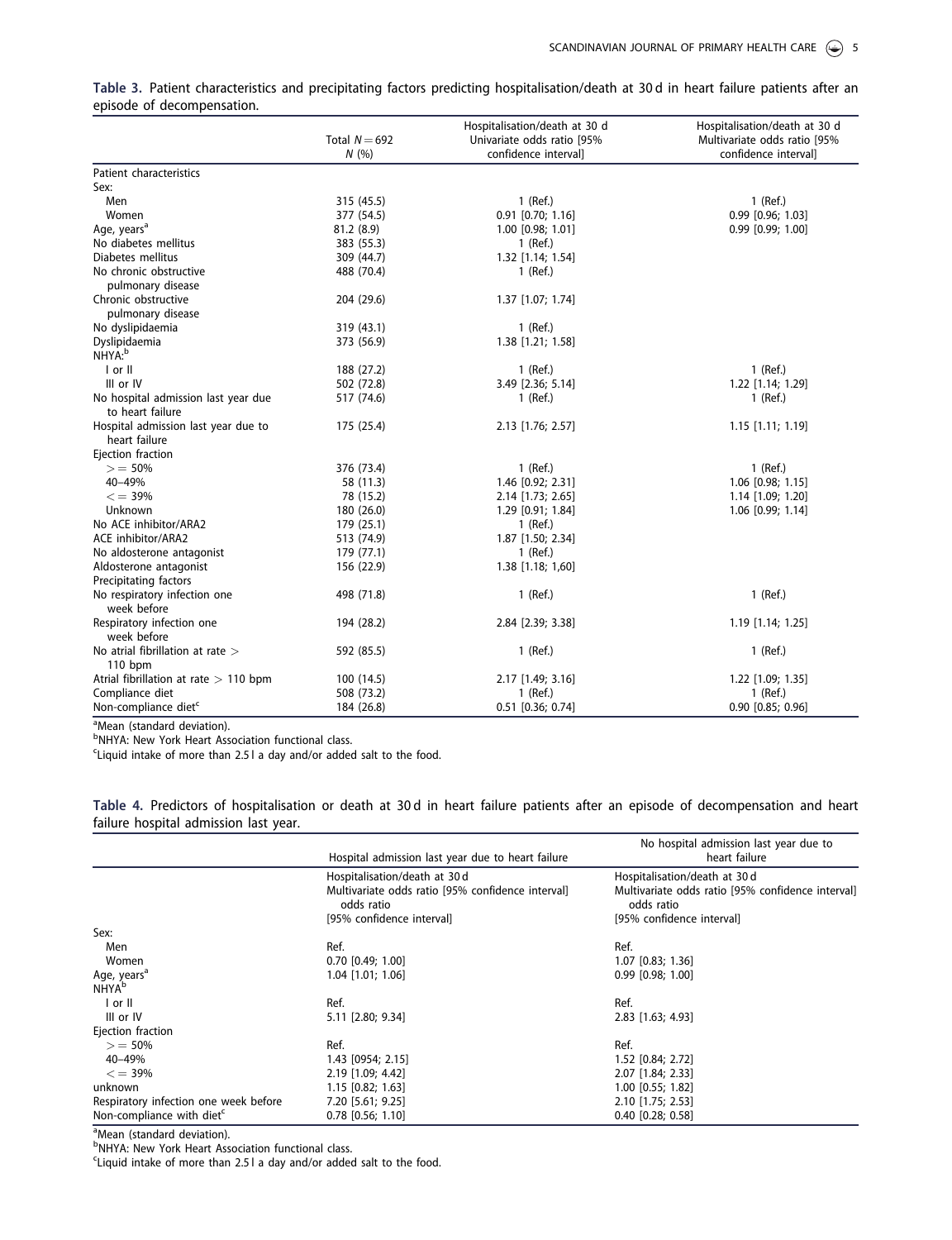<span id="page-6-0"></span>A major limitation is not having determined the natriuretic peptides due to their low availability in primary care; even though NT-proBNP has a prognostic value in heart failure patients with an ejection fraction  $>$  40%. Clinical use is, however, limited as a result of large SDs, many co-morbidities and greater age [[15\]](#page-7-0).

#### Findings in relation to other studies

To the best of our knowledge, this is the first study to analyse the role of precipitating factors in heart failure decompensation in primary care. Compared to previous similar studies, there was a greater proportion of women, higher comorbidity and a larger percentage presenting preserved ejection fraction which we attribute to the higher average age of our population [[13,14](#page-7-0)[,16](#page-8-0)–23]. The ratio of ACE/ARB, betablockers and aldosterone-antagonist patients were similar to other studies carried out in primary care [\[13,14](#page-7-0)].

The percentage of patients with a precipitating factor is within the range described by other authors (between 60 and 98%) [16–[20,22,23](#page-8-0)]. We found more than one precipitating factors in more than one third of cases, similar to Formiga et al. [[17\]](#page-8-0). Given the current variability among publications [\[16\]](#page-8-0), the identification of preventable precipitating factors should be systematically assessed, as recommended in the Standardised reporting criteria [[24](#page-8-0)]. In our case, we evaluated all the precipitating factors recommended in this document, and we added those which seemed to be relevant from a primary care point of view, such as the use of detrimental drugs.

The role of respiratory infection in heart failure decompensation has also been identified mainly in studies undertaken in hospital emergency rooms and internal medicine units [\[9,10,](#page-7-0)[17](#page-8-0)–19[,25\]](#page-8-0). Infections can produce a tachycardia secondary to fever which may shorten diastole and produce an increase in oxygen demand, particularly in susceptible subjects, such as those with COPD [[25](#page-8-0)]. An observation confirmed in our study where there was a higher number of events associated with respiratory infections.

We detected that the probability of hospitalisation/ death after a respiratory infection was even greater when patients had been admitted to hospital in the previous year, which is consistent with other authors [\[1](#page-7-0)]. Such finding could be explained by the fact that following hospitalisation the previous functional level was not fully attained, and the patients' frailty thus increased.

Dietary transgression has also been commonly described as a precipitating factor for heart failure decompensation [[16\]](#page-8-0). Non-compliance is often associated with a lack of knowledge about daily intake of liquids and salt, as well as the unanticipated sodium content of certain foods and drugs. Real intake could be underestimated, given that its detection is usually based on information received from the patients or their relatives [[20](#page-8-0)]. Appropriate questioning on salt intake by primary healthcare professionals might present an opportunity to initiate educational and preventive measures in this regard.

AF is also often related to heart failure decompensation [\[16,17,21](#page-8-0)]. Fast and irregular heart rate, loss of atrioventricular synchrony, and decrease in the contribution of atrial contraction to ventricular filling make AF a frequent trigger for decompensation [[21](#page-8-0)]. In our study, AF was identified as a possible precipitating factor in 14% of cases, a percentage slightly lower than that described by other authors [[17,21](#page-8-0)]. The proportion of patients with ischemic heart disease and hypertensive emergency that we observed in was also lower than in other work. This could be related to a selection bias associated with patients from hospital emergency rooms where a greater severity of illness is expected than in those attended in primary care.

In our study, we considered the use of non-indicated/contraindicated medications as a possible cause of decompensation, an issue which was not mentioned in the Standardised reporting criteria [[24](#page-8-0)].

Only a few studies have analysed the role of precipitating factors in the prognosis of heart failure [[9,10](#page-7-0)[,22,23\]](#page-8-0). We observed a 30-d mortality rate of 3.5%, lower than figures from hospital emergency rooms and cardiology and internal medicine hospitalisation units, where it ranged from 6 to 15%. The same trend was found regarding hospitalisations, which in our case did not arrive at 30%. Nevertheless, patients treated for decompensation in emergency room services reached almost 70%, possibly because there are more hospitalisations than referrals or because those in the emergency rooms have a more severe condition.

Regarding comorbidity and decompensation shortterm prognosis, in the univariate analysis the presence of diabetes mellitus and COPD was related to a greater probability of admission/death. This relationship however, was lost when performing the multivariate analysis. The presence of these two conditions has been related to the long-term prognosis of heart failure, particularly with ejection fraction [[26](#page-8-0)], nevertheless, at short term other factors, such as precipitants may play a greater role.

One of the most striking findings of the study was that patients in whom dietary transgression had been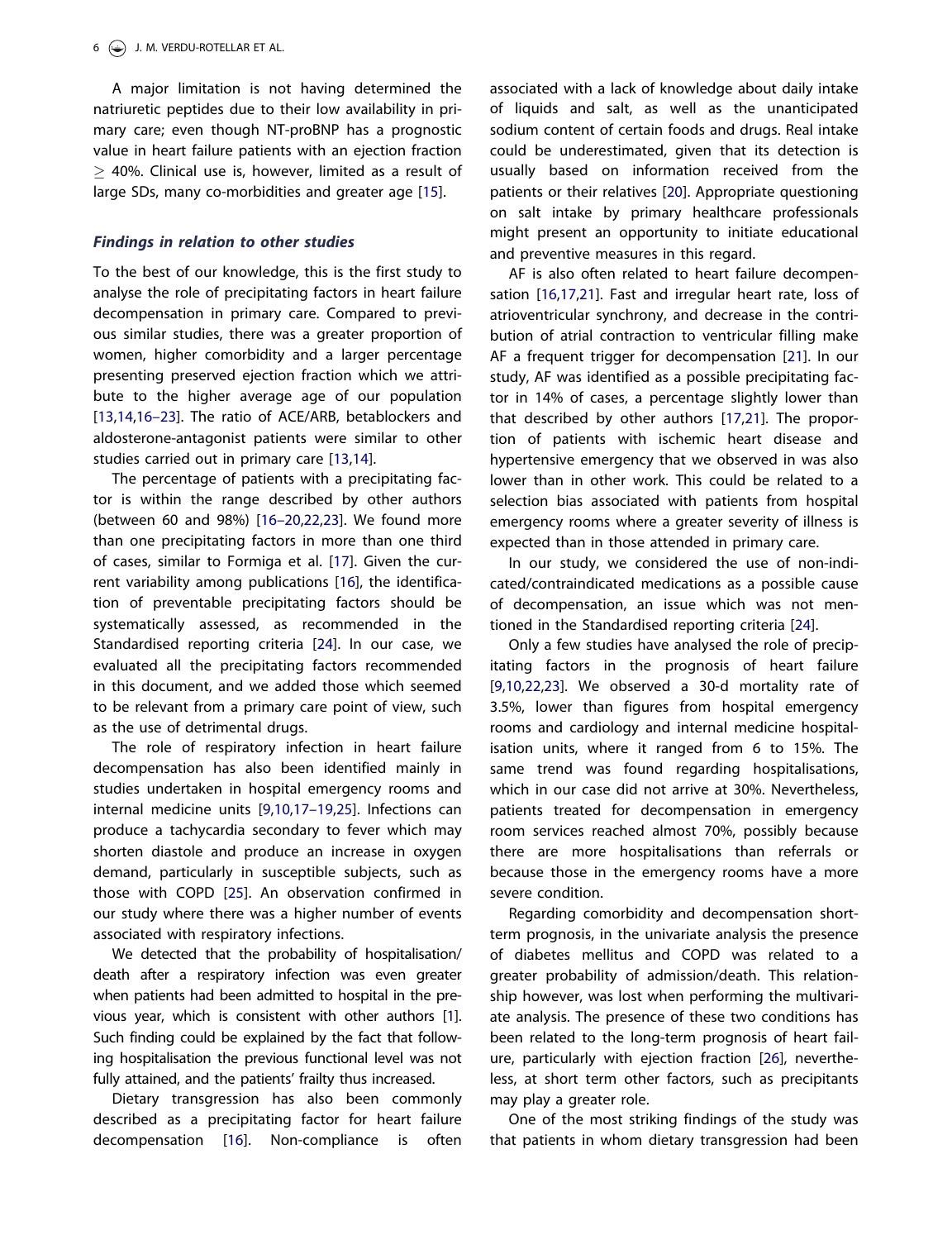<span id="page-7-0"></span>identified had a lower probability of being hospitalised or dying. A lower probability that was not observed in those who had been hospitalised for heart failure in the previous year. A number of studies have reported that a dietary sodium restriction  $<$  2 g/d provides benefits only in more advanced stages, and is neutral or even harmful in milder stages which could partly explain our results [\[27](#page-8-0)]. Another possibility might be that some patients could have been misdiagnosed as heart failure, and they did not follow dietary restrictive recommendations.

#### Meaning of the study

In a primary care study from 10 European countries, we identified respiratory infections and rapid AF as the most important precipitating factors for hospitalisation and death within 30 d following an episode of heart failure decompensation.

Patients with a hospital admission the previous year, and a decompensation episode caused by respiratory infection, were even more likely to be hospitalised or die within 30 d.

#### Acknowledgements

Authors are grateful to the contribution of Dr Hans Thulesius in reviewing the final version of the manuscript.

## Ethical approval

The study protocol was approved by the corresponding local or regional ethics committees in each participating country. All participating patients signed an informed consent form.

#### Disclosure statement

No potential conflict of interest was reported by the author(s).

#### Funding

The project received a research grant from the Carlos III Institute of Health, Ministry of Economy and Competitiveness (Spain), awarded on the 2014 call under the Health Strategy Action 2013-2016, within the National Research Program oriented to Societal Challenges, within the Technical, Scientific and Innovation Research National Plan 2013–2016, with reference PI14/00583, co-funded with European Union ERDF funds. The European General Practice Research Network (EGPRN) supported this project (ref HP/ 2015.036. Year 2015).

#### **References**

- [\[1\]](#page-2-0) Farré N, Vela E, Clèries M, et al. Real world heart failure epidemiology and outcome: a population-based analysis of 88,195 patients. PLoS One. 2017;12(2): e0172745.
- [\[2\]](#page-2-0) Heidenreich PA, Albert NM, Allen LA, et al. Forecasting the impact of Heart Failure in the United States: a policy statement from the American Heart Association. Circ Heart Fail. 2013;6(3):606–619.
- [\[3\]](#page-2-0) Farré N, Vela E, Clèries M, et al. Medical resource use and expenditure in patients with chronic Heart Failure: a population-based analysis of 88 195 patients. Eur J Heart Fail. 2016;18(9):1132–1140.
- [\[4\]](#page-2-0) Goodlin SJ. Palliative care in congestive Heart Failure. J Am Coll Cardiol. 2009;54(5):386–396.
- [\[5\]](#page-2-0) Michalsen A, König G, Thimme W. Preventable causative factors leading to hospital admission with decompensated Heart Failure. Heart. 1998;80(5): 437–441.
- [\[6\]](#page-2-0) Aramburu O, Conde A, Salamanca P. Insuficiencia cardiaca aguda: factores desencadenantes y prevención. Med Clin. Barc. 2014;142(1):S9–S13.
- [\[7\]](#page-2-0) Grimsmo A, Løhre A, Røsstad T, et al. Disease-specific clinical pathways – are they feasible in primary care? A mixed-methods study. Scand J Prim Health Care. 2018;36(2):152–160.
- [\[8\]](#page-2-0) Skarshaug LJ, Svedahl ER, Bjørngaard JH, et al. Contact with primary health care physicians before an acute hospitalisation. Scand J Prim Health Care. 2019; 37(3):283–293.
- [\[9\]](#page-2-0) Aguirre A, Miró O, Jacob A, et al. Papel del factor precipitante de un episodio de insuficiencia cardiaca aguda en relación al pronóstico a corto plazo del paciente: estudio PAPRICA. Emergencias. 2012;24: 438–446.
- [\[10\]](#page-2-0) Miró O, Aguirre A, Herrero P, et al. PAPRICA-2 study: role of precipitating factor of an acute heart failure episode on intermediate term prognosis]. Med Clin. 2015;145(9):385–389.
- [\[11\]](#page-2-0) Ponikowski P, Voors AA, Anker SD, et al. 2016 ESC guidelines for the diagnosis and treatment of acute and chronic Heart failure: the task force for the diagnosis and treatment of acute and chronic heart failure of the European Society of Cardiology (ESC). Developed with the special contribution of the Heart Failure Association (HFA) of the ESC. Eur J Heart Fail. 2016;18(8):891–975.
- [\[12\]](#page-3-0) R Development Core Team. R: a language and environment for statistical computing. Vienna, Austria: R Foundation for Statistical Computing; 2008. ISBN 3- 900051-07-0. Available from: <http://www.R-project.org>
- [\[13\]](#page-4-0) Valk MJ, Mosterd A, Broekhuizen BD, et al. Overdiagnosis of heart failure in primary care: a crosssectional study. Br J Gen Pract. 2016;66(649): e587–e592.
- [\[14\]](#page-4-0) Giezeman M, Arne M, Theander K. Adherence to guidelines in patients with chronic heart failure in primary health care. Scand J Prim Health Care. 2017; 35(4):336–343.
- [\[15\]](#page-6-0) Eriksson B, Wändell P, Dahlström U, et al. Limited value of NT-proBNP as a prognostic marker of